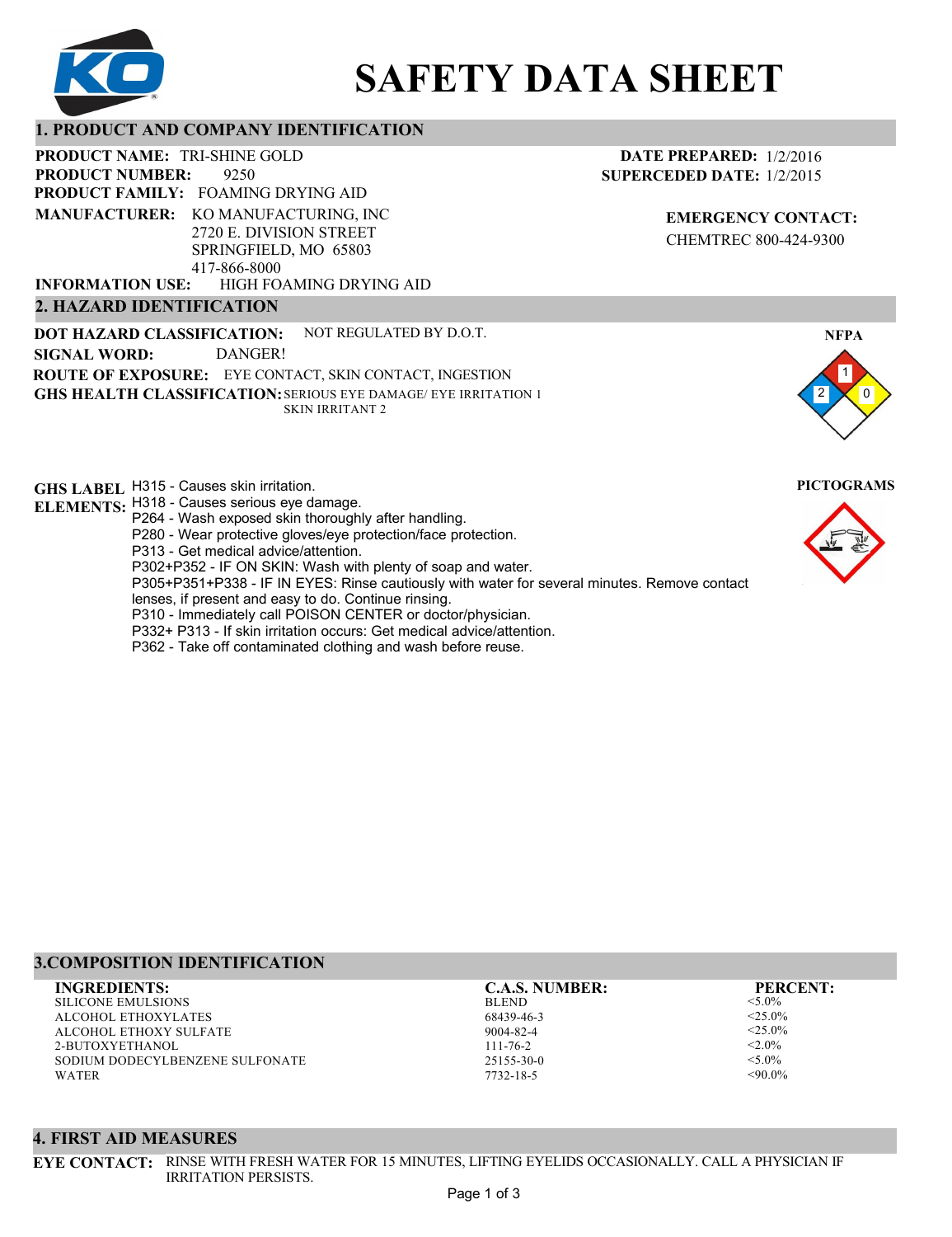#### **4. FIRST AID MEASURES - CONTINUED**

**SKIN CONTACT:** RINSE WITH PLENTY OF FRESH WATER AND REMOVE CONTAMINATED CLOTHING IMMEDIATELY. CALL A PHYSICIAN IF IRRITATION PERSISTS.

**INGESTION:** RINSE MOUTH WITH FRESH WATER. DO NOT INDUCE VOMITING. CALL A PHYSICIAN IMMEDIATELY. IF CONSCIOUS, GIVE LARGE QUANTITIES OF WATER. DO NOT GIVE ANYTHING BY MOUTH IF UNCONSCIOUS.

**INHALATION:** IF OVERCOME BY EXPOSURE, REMOVE VICTIM TO FRESH AIR IMMEDIATELY. GIVE OXYGEN OR ARTIFICIAL RESPIRATION AS NEEDED. CALL A PHYSICIAN IMMEDIATELY.

#### **5. FIRE FIGHTING MEASURES**

**FLAMMABLE PROPERTIES:** NON FLAMMABLE.

**FLASH POINT:** >200 F

**SUITABLE EXTINGUISHING MEDIA:** DRY CHEMICAL, FOAM OR CARBON DIOXIDE, WATER SPRAY.

**UNSUITABLE EXTINGUISHING MEDIA:** NOT ESTABLISHED.

**SPECIFIC HAZARDS ARISING** NONE KNOWN.

#### **FROM THE CHEMICAL:**

**PROTECTIVE EQUIPMENT AND PRECAUTIONS FOR FIREFIGHTERS:** APPPROVED) AND FULL PROTECTIVE GEAR. WEAR SELF-CONTAINED BREATHING APPARATUS (PRESSURE DEMAND MSHA/NIOSH

#### **6. ACCIDENTAL RELEASE MEASURES**

**PERSONAL PRECAUTIONS:** AVOID CONTACT WITH EYES AND SKIN. SPILL AREA MAY BE SLIPPERY. WEAR PROPER PROTECTIVE EQUIPMENT WHEN DEALING WITH RELEASE.

**ENVIRONMENTAL PRECAUTIONS:** CONTAIN SPILL TO AVOID RELEASE TO THE ENVIRONMENT. KEEP CONTAINER TIGHTLY CLOSED WHEN NOT IN USE.

**METHODS FOR CONTAINMENT** COLLECT FOR DISPOSAL USING AN INERT ABSORBENT MATERIAL AND TRANSFER TO A **AND CLEAN-UP:** CONTAINER FOR REUSE OR DISPOSAL.

#### **7. HANDLING AND STORAGE**

**HANDLING:** HANDLE WITH CARE AND AVOID CONTACT WITH EYES AND SKIN. ALWAYS WEAR PROPER CHEMICAL RESISTANT PROTECTIVE EQUIPMENT 29CFR1910.132-138. WASH THOROUGHLY AFTER HANDLING.

**STORAGE:** STORE IN A COOL, DRY PLACE. KEEP OUT OF REACH OF CHILDREN. KEEP LID TIGHTLY CLOSED WHEN NOT IN USE.

#### **8. EXPOSURE CONTROLS/PERSONAL PROTECTION**

**ENGINEERING CONTROLS:** NONE REQUIRED UNDER NORMAL USE.

**EYE / FACE PROTECTION:** CHEMICAL SAFETY GLASSES.

**SKIN PROTECTION:** CHEMICAL RESISTANT GLOVES.

**THRESHOLD LIMIT VALUE (TLV):** 2-BUTOXYETHANOL, 20 PPM

#### **9. PHYSICAL AND CHEMICAL PROPERTIES**

**PHYSICAL STATE:** LIQUID. **APPEARANCE: ODOR: BOILING POINT:** NOT ESTABLISHED. **FREEZING POINT:** NOT ESTABLISHED. **SPECIFIC GRAVITY:** 1.02 **pH (1%): EVAPORATION RATE:** NOT ESTABLISHED. **FLASH POINT: LOWER FLAMMABILITY/EXPLOSIVE LIMIT:** NOT ESTABLISHED. **UPPER FLAMMABLE/EXPLOSIVE LIMIT:** NOT ESTABLISHED. 7.5-8.5  $>200$  F CLEAR DARK YELLOW LIQUID. CHERRY SCENT. **VISCOSITY: REALITIVE DENSITY:** 8.5 LBS./GL. **SOLUBILITY: VAPOR PRESSURE:** NOT ESTABLISHED. **VAPOR DENSITY:** NOT ESTABLISHED. **DECOMPOSITION** NOT ESTABLISHED. **TEMPERATURE: PARTICAL COEFFICIENT:** NOT ESTABLISHED. **N-OCTANOL/WATER** NOT ESTABLISHED. SOLUBLE.

**AUTO-IGNITION TEMPERATURE:** NOT ESTABLISHED.